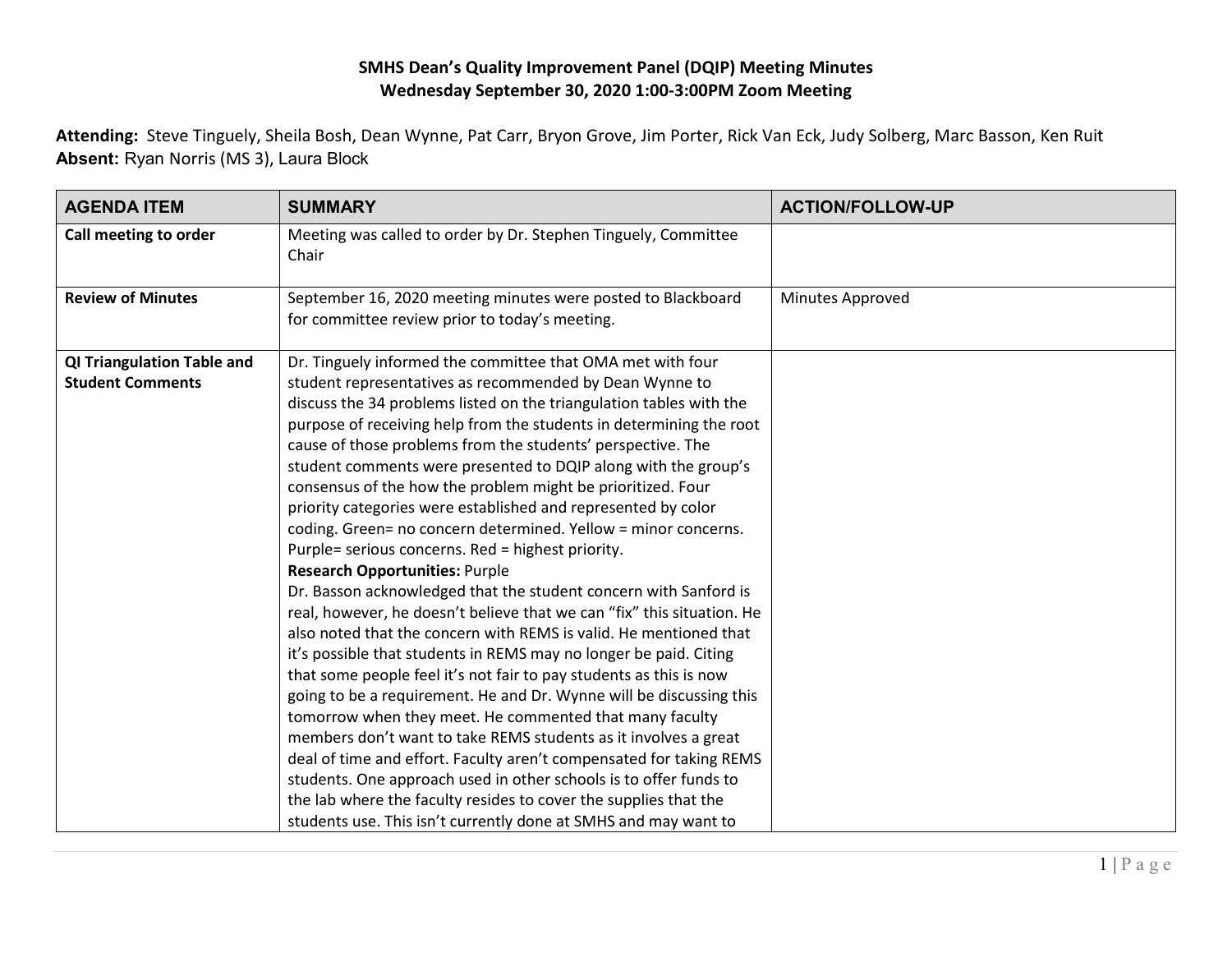| consider this. He suggested that we circle back to this at the end of                                                                |                                                       |
|--------------------------------------------------------------------------------------------------------------------------------------|-------------------------------------------------------|
| next month when he anticipates that a REMS 2.0 proposal will have                                                                    |                                                       |
| been received.                                                                                                                       |                                                       |
| <b>Computer Access at Clinical Sites: Purple</b>                                                                                     |                                                       |
| Dr. Basson requested that we find out the specific sites where                                                                       | OMA will drill down on this and communicate specifics |
| there are known issues. Once that information has been received, it                                                                  | to associate deans                                    |
| will be communicated to the associate deans who can address this                                                                     |                                                       |
| directly with the sites.                                                                                                             |                                                       |
| <b>Study Space at Hospital/Clinic: Purple</b>                                                                                        |                                                       |
| Dr. Tinguely commented that this is a similar issue as computer                                                                      |                                                       |
| access and the student comments were the same.                                                                                       |                                                       |
| Secure Storage Space at Regional Medical School Campus (Not GF):                                                                     |                                                       |
| Purple                                                                                                                               |                                                       |
| This was an item noted on the 2019 student survey. No                                                                                |                                                       |
| recommendations made.                                                                                                                |                                                       |
| <b>PCL LO's - Yellow</b>                                                                                                             |                                                       |
| Dr. Tinguely stated this didn't seem to be a major problem                                                                           |                                                       |
| Integration of Clinical Sciences into Basic Science Lectures: Purple                                                                 |                                                       |
| Dr. Carr and Dr. Kaponen will be meeting with a focus group next                                                                     |                                                       |
| Tuesday to discuss this item. Dr. Ruit, Dr. Van Eck and Dr. Dr.                                                                      |                                                       |
| Kalyanasundaram are meeting today. They will be discussing this                                                                      |                                                       |
| item and the proposal for a pre-matriculation learning module or<br>textbook to provide students with a strong science base prior to |                                                       |
| matriculation. It was mentioned that students aren't making the                                                                      |                                                       |
| connection between what is taught and the application to their                                                                       |                                                       |
| clerkships. Dr. Van Eck stated that small group modalities with                                                                      |                                                       |
| specific cases have been proposed. Dr. Dunlevy is working on this.                                                                   |                                                       |
| <b>Adequacy of Health Maintenance: Yellow</b>                                                                                        |                                                       |
| Students noted that this is preceptor dependent. Dr Basson                                                                           |                                                       |
| suggested Dr. Tinguely share the concerns about this element with                                                                    | OMA will reach out to Dr. David Schmitz               |
| Dr. David Schmitz. He suggested that this might be more of a                                                                         |                                                       |
| "labeling issue" where students are taught health maintenance but                                                                    |                                                       |
| may not recognize it as such.                                                                                                        |                                                       |
| Preparation to Care for Patients Different than Themselves &                                                                         |                                                       |
| Adequate Experiences Related to Cultural Awareness and Cultural                                                                      |                                                       |
| Competence: Red                                                                                                                      |                                                       |
|                                                                                                                                      |                                                       |
|                                                                                                                                      |                                                       |